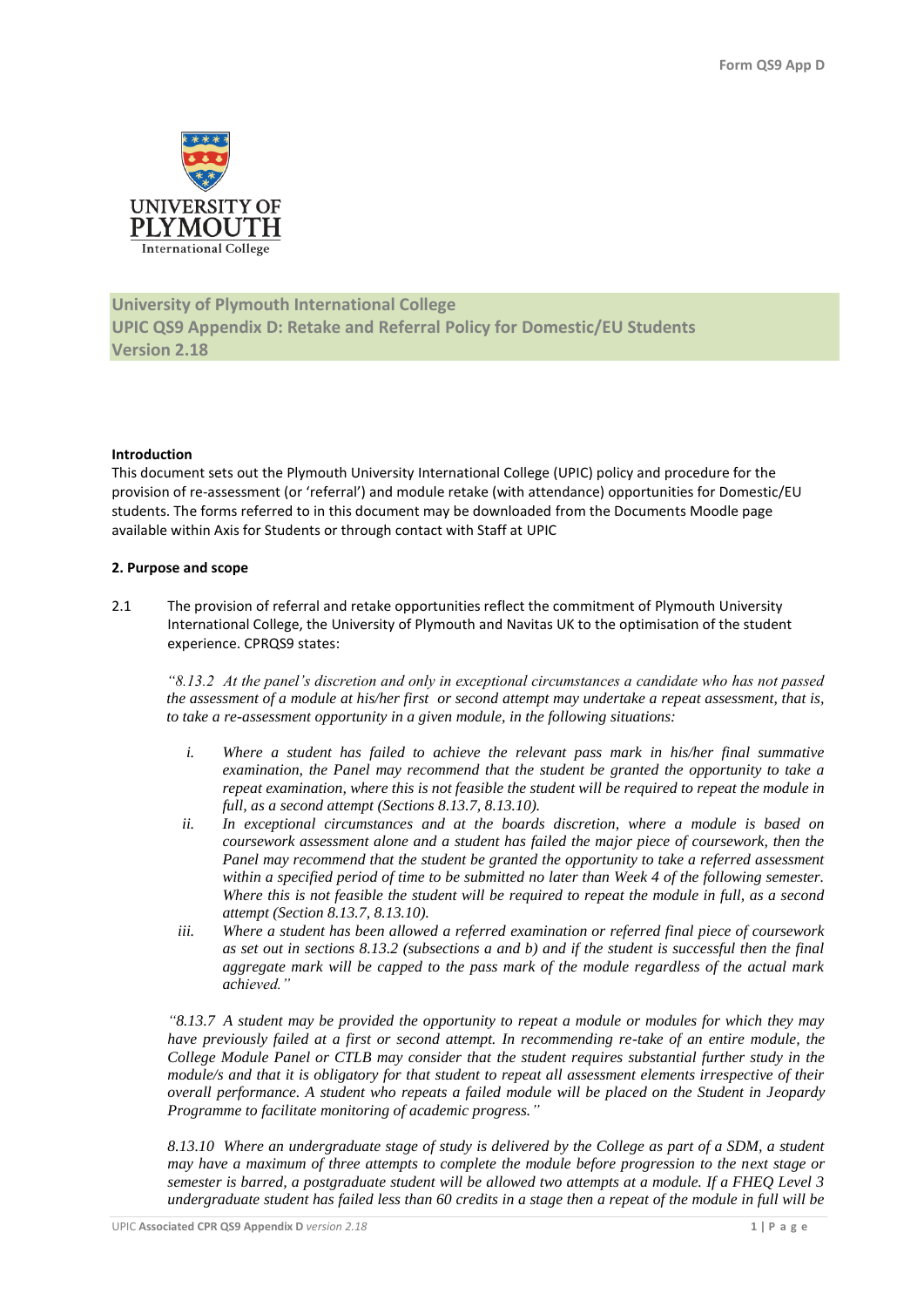*the preferred route. Referred final examinations/re-submitted coursework are only available in exceptional circumstances for a repeat at a second attempt. In general the student must be available to take any referrals before the start of any subsequent semester. If this is unfeasible then the student may be expected to re-take the failed modules in full before progression to the next stage of study is allowed.* 

- 2.2 This document outlines the application of tuition fee regulations to retake and referral procedures for UPIC enrolled Domestic and EU students whose main programme fees are paid by the UK Student Loans Company (SLC). These students are distinct, by virtue of the rules governing funding, from the procedures relating to International students.
- 2.3 Module retakes and referral assessments are overseen by the College Director/Principal (CDP) and Director of Academic & Support Services (DASS), and managed by the Manager of Academic Services.

## **3. Core Principles**

- 3.1 Access to retake and referral opportunities at UPIC will be equitable for UK, EU and International students, regardless of the fee status of the student. However, the fees levied for referral and retake opportunities will vary according to fee status. Not all modules are delivered every trimester, therefore retake opportunities for all students will fall in-line with the main UPIC timetable.
- 3.2 The opportunities for referral and retake follow the principles and procedures outlined in CPR QS09, with the distinctions in Section 4 **(**below).

### **4. Distinctions for Domestic/EU Fee Status Students**

- 4.1 A Domestic/EU student may not be charged any additional tuition fees to retake a module or modules for which they may have previously failed at first or second attempt, providing the retake falls within the same academic year as the previous attempt and the student is enrolled for a maximum of two trimesters in the academic year. Retake fees will be covered by the tuition fees paid for that academic year, subject to a 125% study load.
- 4.2 Should module retakes fall within a subsequent academic year, the retake fees will be covered by the tuition fees charged for the subsequent academic year. An exception will be made for students with a single, 15-credit module retake required in a subsequent academic year. These students will be permitted to retake this module with no additional tuition fee payable. They will then progress as described in Section 5 below. Students with 30 or more retake credits required in a subsequent academic year will retake these at the full semester cost, as funded by the SLC.
- 4.3 Domestic/EU students are enrolled for two academic trimesters per year. As such, a Domestic/EU student may not be able to claim SLC payment to retake a module(s) in the trimester immediately following failure. In this instance, if delivery is planned for the failed module(s), a student may elect to retake the module(s) in the trimester immediately following failure, however the full tuition fee is due in line with UPIC's current published module fees. Furthermore, if a Domestic/EU student selects to undertake study at UPIC not covered by the two trimesters paid through SLC, then s/he will be responsible for payment of all associated fees. These fees will be payable before enrolment, unless a Financial Agreement is signed by the student, a guarantor and the College Director/Principal/Director of Academic and Student Support.
- 4.4 If a student elects to enrol on an accelerated course that incorporates academic delivery spanning three trimesters in an academic year, s/he will be responsible for all associated costs not paid for by the SLC. Additional fees above two trimesters are not generally covered by SLC funding.
- 4.5 If a student enrols for one or more SLC-funded module retakes in any given trimester the full trimester fee for that trimester will be charged.
- 4.6 There will be no charge for referral tuition or exams for Domestic/EU students studying in SLC funded trimesters.